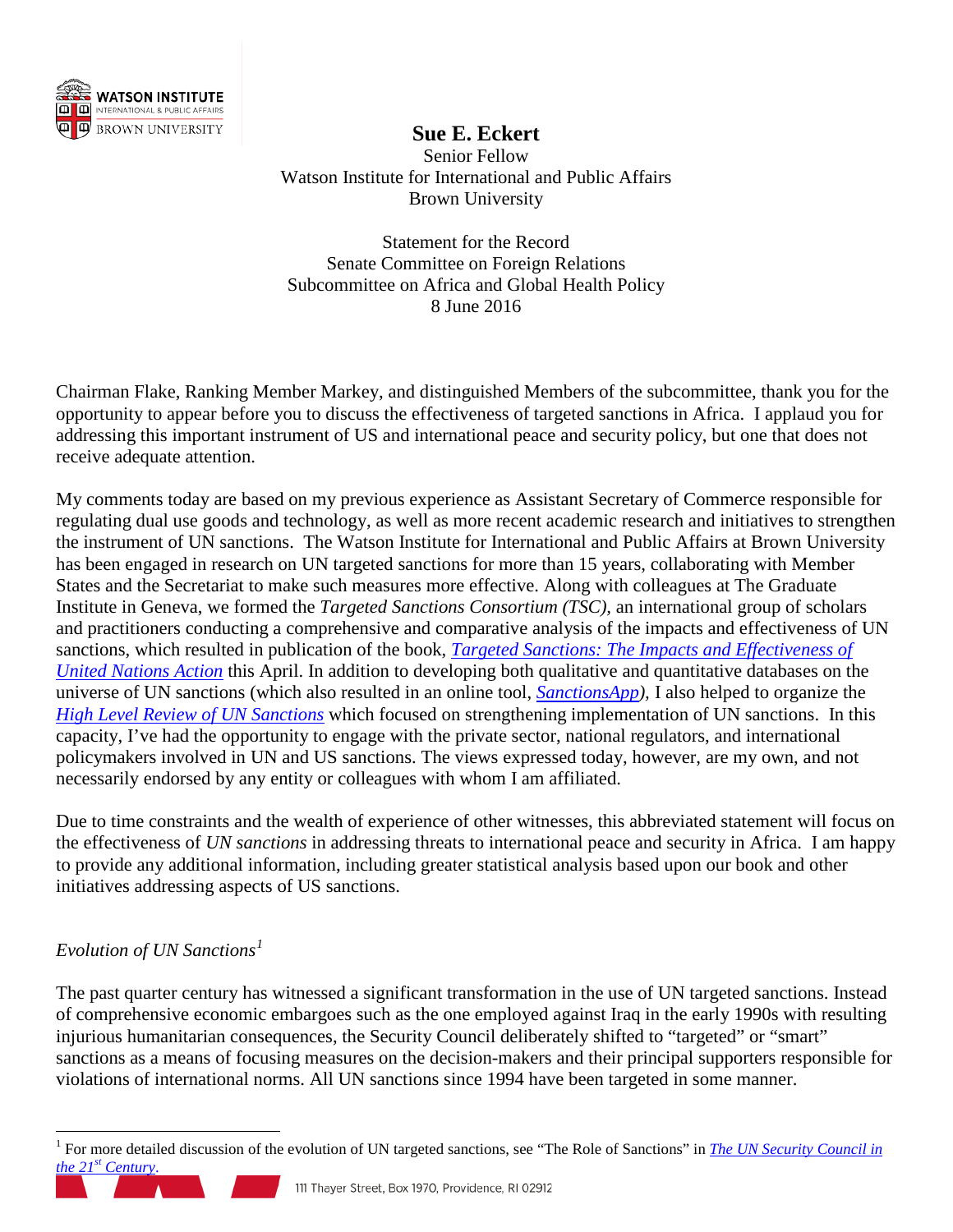

As global threats have evolved, innovation in the design and application of UN sanctions has ensued. From the original focus on primarily cross-border attacks and civil wars in Africa, the rationale for sanctions has expanded to encompass preventing new forms of human rights violations (such as sexual and gender-based violence and recruitment of child soldiers), thwarting the development of weapons of mass destruction and their delivery systems, stemming terrorism, countering the financing of conflict through exploitation of natural resources or criminal activities, controlling natural resources to prevent exploitation of mineral development, restoring democratically elected governments, and countering violent extremism. At the same time, UN sanctions are increasingly used along with other crisis management tools—diplomacy, mediation, peacekeeping, referrals to international judicial processes, as well as the imposition of sanctions by entities other than the UN, including regional groups as well as individual countries.

With UN sanctions targeting specific goods, services, individuals and entities, new issues have arisen over time—the need to ensure that UN sanctions are reconciled with the rule of law, particularly respect for due process and human rights; the focus on nonstate actors; new expert mechanisms to monitor implementation; and greater reliance on the private sector to implement sanctions, requiring new partnerships and strategies to ensure effectiveness. These institutional dynamics reflect the need for the Security Council, the Secretariat and UN agencies, Member States, and related international actors to adapt continually to the intricacies of new threats to international peace and security.

### *Objectives and Types of UN Sanctions in Africa[2](#page-1-0)*

Under Chapter VII of the United Nations Charter, the Security Council is authorized to take action to maintain or restore international peace and security. Sanctions have been used for a variety of purposes, and have expanded over time as the Security Council has encountered a broader array of threats to international peace and security. Sanctions have been used to neutralize spoilers in conflict and peacekeeping contexts, and the Council has signaled its intention to sanction recruiters of child soldiers, suspected pirates, and groups using natural resources, including wildlife products, to finance conflict. Sanctions have also been focused on actors disrupting peace agreements and peacekeeping missions, those involved in unconstitutional changes of government (Côte d'Ivoire, Sierra Leone, and Guinea Bissau).

Today, the UN utilizes sanctions to address six general categories of threats to international peace and security: armed conflict (including support for peace negotiations and peace enforcement), terrorism, WMD proliferation, unconstitutional changes of government, governance of resources, and protection of civilians.<sup>[3](#page-1-1)</sup>

To address these challenges, the Security Council employs sanctions to achieve three strategic purposes: to coerce targets into changing policies or behavior (the most widely perceived goal of sanctions); to constrain targets in their ability to conduct proscribed activities; and to signal support for an international norm or

<span id="page-1-1"></span><sup>&</sup>lt;sup>3</sup> Principal objectives of sanctions referred to here reflect the general categories adopted by the Targeted Sanctions Consortium to differentiate the political objectives that UN sanctions seek to achieve. Following are the categories and percentages of sanction episodes determined by the TSC: armed conflict (cease hostilities, negotiate or enforce peace agreement, support peacebuilding) 59 percent; counterterrorism 14 percent; nonproliferation 11 percent; and support democracy (restoration of an elected government) 10 percent. The remaining includes protection of civilians under the Responsibility-to-Protect, support of judicial processes, and more effective governance of natural resources. While respect and support for human rights is a frequently cited rationale for UN sanctions, human rights is rarely a primary objective of sanctions.



<span id="page-1-0"></span><sup>&</sup>lt;sup>2</sup> See also Appendices 3 and 4 for more detail on the primary objectives of UN African sanctions and a chart on African states subject to UN and African regional sanctions.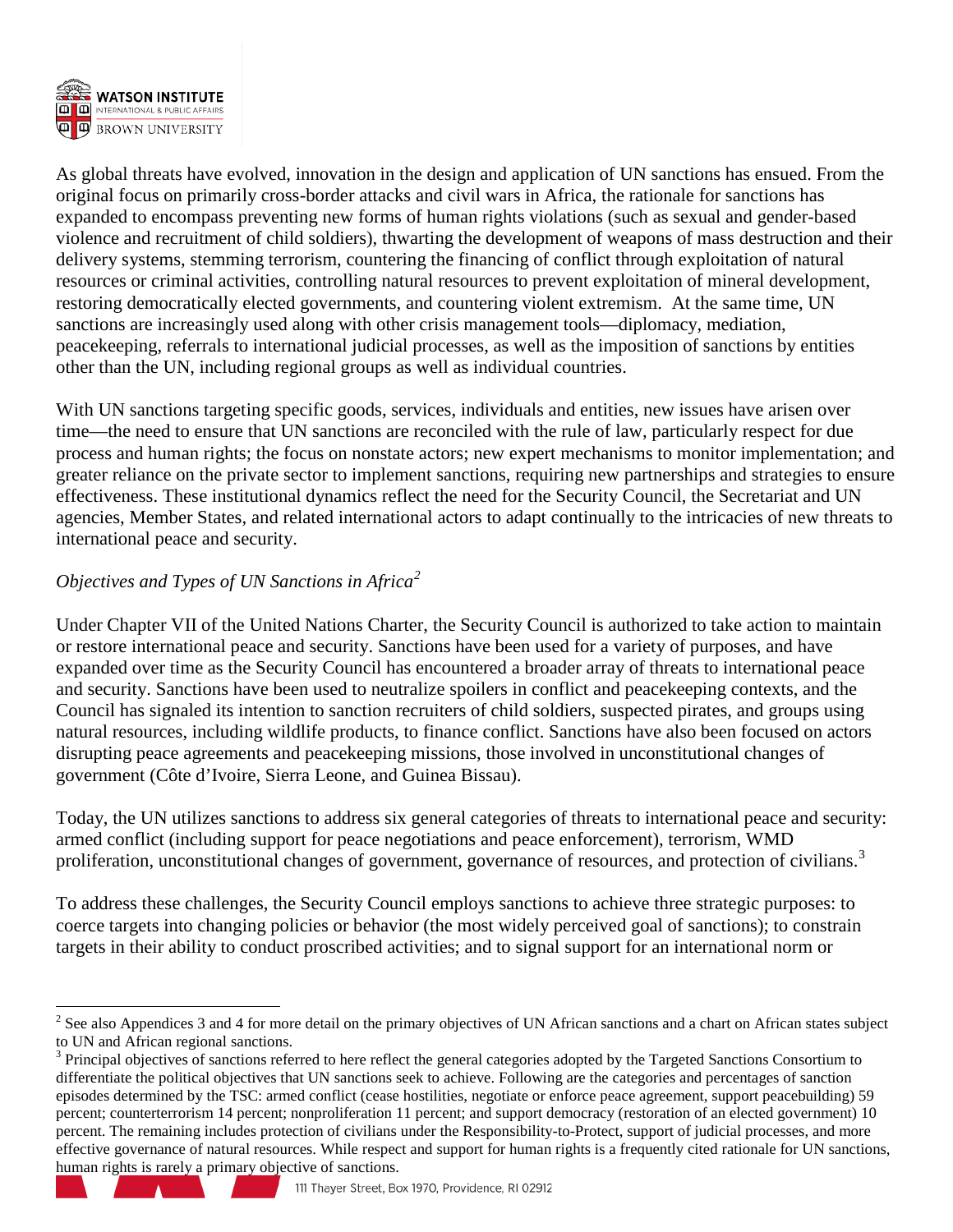

stigmatize targets. Such purposes are not mutually exclusive, and most sanctions have multiple objectives.<sup>[4](#page-2-0)</sup> For example, nonproliferation sanctions against Iran and North Korea attempted to change regimes' behavior and to stigmatize their violations of nonproliferation norms, but primarily focused on constraining access to goods, technology, and finance that could assist WMD programs. All UN sanctions address threats to international peace and security and involve signaling or stigmatizing in some manner.

Sanctions are targeted in variety of ways—against individuals, corporate entities (e.g., firms, political parties, or other nonstate actors such as UNITA, al-Qaeda, ISIL), sectors of an economy (e.g., aviation or arms, financial, or commodities such as oil, diamonds, or timber); or specific regions of a country (as in Darfur in western Sudan). Targeted sanctions attempt to deny targets the means to wage conflict or otherwise threaten international peace and security, while minimizing the impact on innocent civilians and the population as a whole. Specifically, targeted measures include asset freezes, travel or visa restrictions, aviation bans, arms embargoes, and restrictions on commodities such as diamonds, timber, oil, charcoal, and luxury goods. The most frequently utilized sanctions include arms embargoes, and financial and travel measures.

Currently the UN maintains thirteen sanctions regimes, including eight country-based regimes in Africa -- Somalia/Eritrea, the Democratic Republic of Congo, Sudan, Libya, Guinea-Bissau, the Central African Republic, Yemen, and South Sudan.<sup>[5](#page-2-1)</sup> The following table provides an overview of sanctions imposed on African countries by the United Nations from 1990 to 2016.

|                                           | Compre-<br>hensive | <b>Targeted</b> |                  |                            |                 |                |                            |                |                                          | <b>Panel</b>                            |
|-------------------------------------------|--------------------|-----------------|------------------|----------------------------|-----------------|----------------|----------------------------|----------------|------------------------------------------|-----------------------------------------|
| <b>CASES</b>                              |                    | Arms            | <b>Financial</b> | <b>Travel</b>              | <b>Aviation</b> | <b>Oil</b>     | <b>Diamonds</b>            | <b>Timber</b>  | <b>Other</b>                             | of<br><b>Experts</b>                    |
| Somalia/Eritrea<br>$(1992 -$              |                    | $\checkmark$    | $\checkmark$     | $\checkmark$               |                 |                |                            |                | $\checkmark^{\rm i}$                     |                                         |
| [Libya I]<br>$(1992 - 2003)$              |                    | $[\checkmark]$  | $[\checkmark]$   |                            | $[\checkmark]$  |                |                            |                | $\left[\checkmark\right]^{ii}$           |                                         |
| Libya II<br>$(2011 -$                     |                    | $\checkmark$    | $\checkmark$     | $\checkmark$               |                 | $\checkmark$   |                            |                |                                          |                                         |
| [Liberia]<br>$(1992 - 2016)$              |                    | $[\checkmark]$  | $[\checkmark]$   | $[\checkmark]$             |                 |                | $[\checkmark]$             | $[\checkmark]$ |                                          | $[\checkmark]$                          |
| [Angola<br>$(UNITA)$ ]<br>$(1993 - 2002)$ |                    | $[\checkmark]$  | $[\checkmark]$   | $\lceil \checkmark \rceil$ |                 | $[\checkmark]$ | $\lceil \checkmark \rceil$ |                | $\left[\checkmark\right]$ <sup>iii</sup> | $\lceil \checkmark \rceil$              |
| [Rwanda]<br>$(1994 - 2008)$               |                    | $[\checkmark]$  |                  |                            |                 |                |                            |                |                                          | $\left[\mathbf{v}\right]$ <sup>iv</sup> |

### **UNITED NATIONS SECURITY COUNCIL SANCTIONS ON AFRICAN COUNTRIES (1990-2016)**

<span id="page-2-1"></span>nonproliferation sanctions on the Democratic People's Republic of Korea, and individuals suspected of involvement in the 2005 bombing in Beirut that killed then-Lebanese Prime Minister Rafiq Hariri.



<span id="page-2-0"></span><sup>&</sup>lt;sup>4</sup> Notwithstanding the multiple purposes of sanctions, popular discourse remains fixated on the coercive aspect, often to the exclusion of the other purposes. Public commentary usually focuses on whether sanctions "work" in forcing a change of behavior, failing to understand and appreciate the important constraining and signaling functions of UN sanctions.<br><sup>5</sup> The remaining regimes include sanctions against al-Qaeda/ISIL and globally affiliated terrorist groups, the Taliban, Iraq,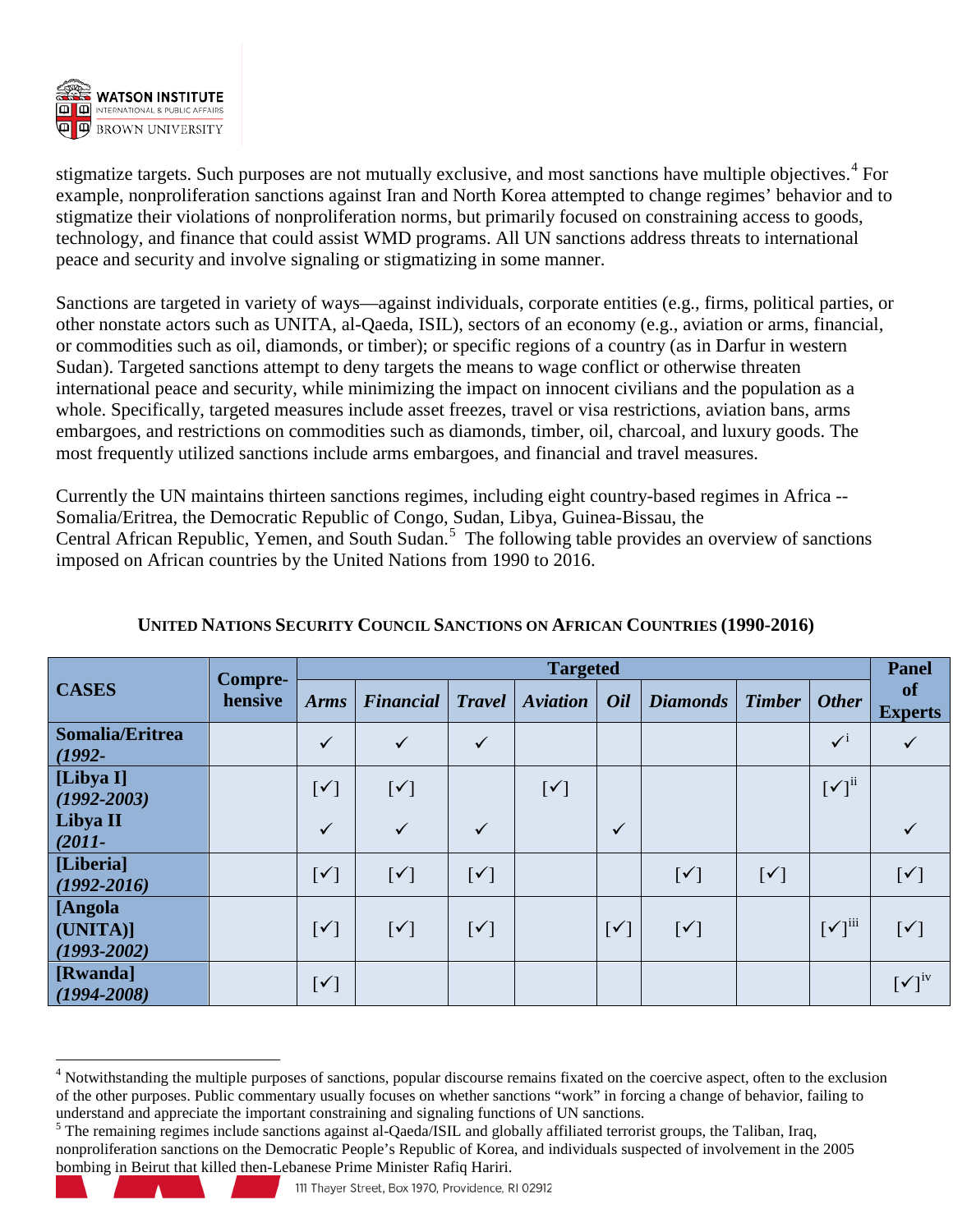| [Sudan I]<br>$(1996 - 2001)$                                  |                |                | $[\checkmark]$ | $[\checkmark]$ |                |                | $\left[\checkmark\right]^\mathrm{v}$ |                |
|---------------------------------------------------------------|----------------|----------------|----------------|----------------|----------------|----------------|--------------------------------------|----------------|
| <b>Sudan II</b><br>$(2004 -$                                  | $\checkmark$   | $\checkmark$   | $\checkmark$   |                |                |                |                                      |                |
| [Sierra Leone]<br>$(1997 - 2010)$                             | $[\checkmark]$ |                | $[\checkmark]$ |                | $[\checkmark]$ | $[\checkmark]$ |                                      | $[\checkmark]$ |
| [Eritrea/Ethiopia]<br>$(2000 - 2001)$                         | $[\checkmark]$ |                |                |                |                |                |                                      |                |
| <b>Democratic</b><br><b>Republic of</b><br>Congo<br>$(2003 -$ | $\checkmark$   | $\checkmark$   | $\checkmark$   | $\checkmark$   |                |                |                                      |                |
| [Côte d'Ivoire]<br>$(2004 - 2016)$                            | $[\checkmark]$ | $[\checkmark]$ | $[\checkmark]$ |                |                | $[\checkmark]$ |                                      | $[\checkmark]$ |
| Guinea-Bissau<br>$(2012 -$                                    |                |                | $\checkmark$   |                |                |                |                                      |                |
| <b>Central African</b><br><b>Republic</b><br>$(2013 -$        | $\checkmark$   | $\checkmark$   | $\checkmark$   |                |                |                |                                      |                |
| Yemen<br>$(2014 -$                                            | $\checkmark$   | $\checkmark$   | $\checkmark$   |                |                |                |                                      | $\checkmark$   |
| <b>South Sudan</b><br>$(2015 -$                               |                | $\checkmark$   | $\checkmark$   |                |                |                |                                      | $\checkmark$   |

Brackets [ ] indicate UN sanctions terminated

i Charcoal exports and imports

ii Oil-related equipment

iii Sanctions against UNITA included diplomatic measures (closing of offices), a ban on the supply of aircraft, spare parts and servicing, prohibition on equipment for mining/mining services, and a transportation ban on motorized vehicles, watercraft, and ground or water-borne services to areas in

Angola<br>iv Commission of Inquiry to collect information on the arms embargo (first expert-panel type mechanism)

<sup>v</sup> Diplomatic restrictions including reduction in the number and level of staff at Sudanese missions

While more than sixty percent (eight of thirteen) of current UN regimes remain focused on armed conflict and peacebuilding objectives in African countries, sanctions focused on the threat of terrorism (al-Qaeda, ISIL, the Taliban) and the threat of nuclear proliferation (North Korea) receive a disproportionate share of the Security Council's attention and resources.<sup>[6](#page-3-0)</sup>

### *TSC Research Results*

The Targeted Sanctions Consortium adopted two distinctive conceptual innovations in assessing the impact and effectiveness of UN sanctions: first, the unit of analysis is a case episode rather than a country sanctions regime, some of which have been in existence for more than twenty years. This allows for a more detailed assessment of changes in types and purposes of targeted sanctions over time (as a result, the TSC database includes 23 different country regimes broken down into 63 case episodes for comparative analysis). Secondly, sanctions are assessed according to three different (and frequently simultaneous) purposes: to coerce a change in the target's behavior; to constrain a target from engaging in proscribed activity (by denying access to critical resources such as financing, technology, etc.); and to signal and/or stigmatize a target or others about the violation of an international norm.

<span id="page-3-0"></span><sup>&</sup>lt;sup>6</sup> While most UN sanctions are aimed at ending conflict, supporting peacebuilding, or restoring democratically elected governments in Africa (68% of TSC episodes), there is an inverse relationship between the number of sanctions regimes and the resources put at their disposal. See appendices B and C in the chapter by Alix Boucher and Caty Clement, "Coordination of UN sanctions with other actors and instruments," in *Targeted Sanctions.*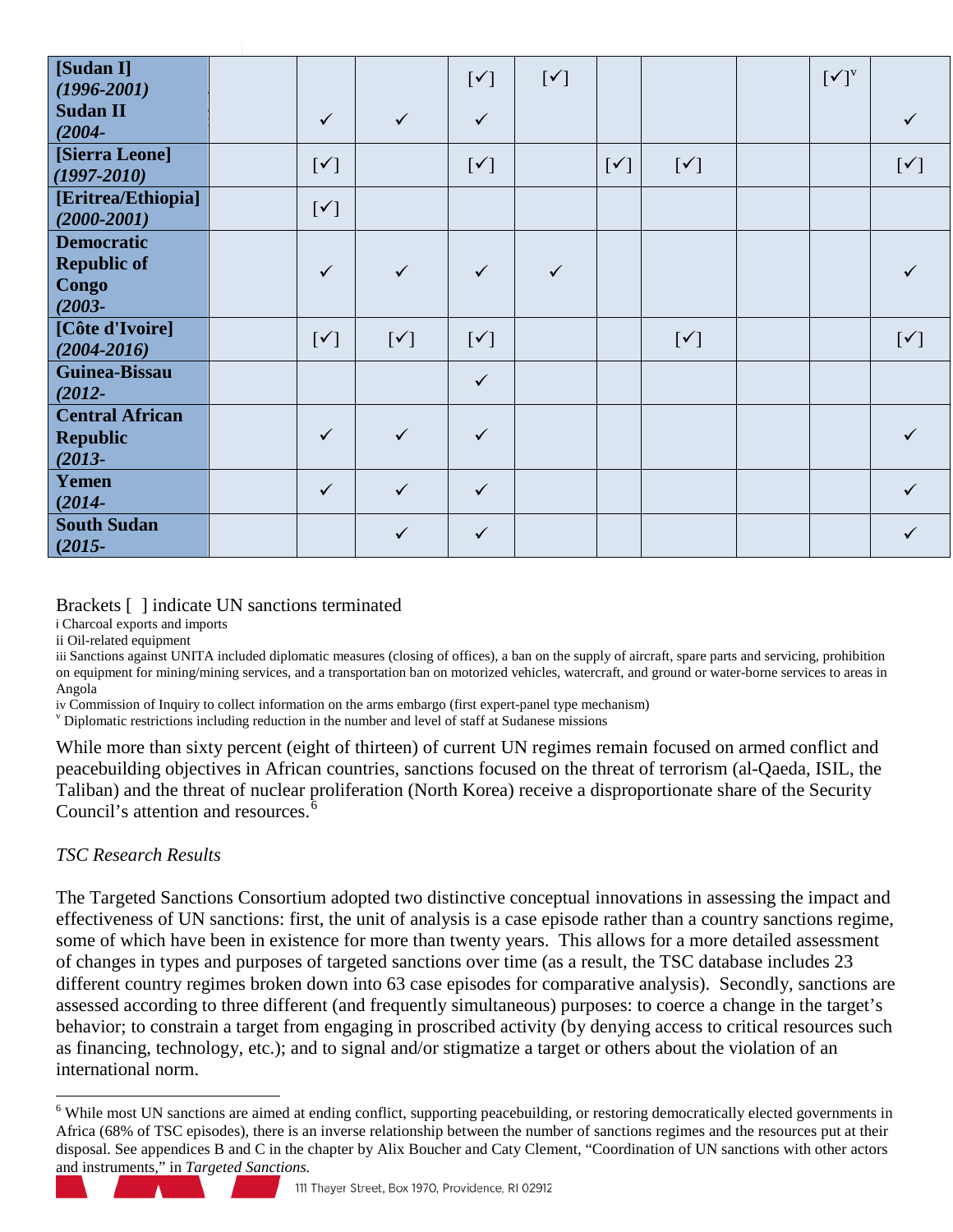

The following is a brief summary of TSC findings relevant to African sanctions:

Different types of targeted sanctions differ in degree of discrimination.<sup>[7](#page-4-0)</sup> With the exception of the 2011 sanctions on Libya, most UN sanctions largely remain targeted in design. In implementation of sanctions, however, Member States or private sector actors concerned with the reputational risks if found to be noncompliant, may interpret measures in an overly broad manner, which expands the impact and unintended consequences of sanctions.

Targeting (the list of specific individuals and entities subject to sanctions) is important and should reflect the purposes of sanctions. Too many, or more commonly in the case of African sanctions, too few, or even wrong targets undermine credibility of sanctions.

Secondary sanctions applied to neighboring states, although applied infrequently (only two times or 6% of cases - against Liberia in the case of its support for the RUF in Sierra Leone, and against Eritrea over its arms exports to Al Shabaab in Somalia), appear to be highly effective.

UN sanctions in Africa constitute the majority of all UN sanctions – about 70%. In the early days, sanctions were often imposed in an *ad hoc* manner, without a coherent coordinated strategy; rather than be part of a welldesigned response to address conflict/threats to international peace and security, at times the imposition of sanctions has substituted as a policy. While understandable that during times of crisis, governments want to act quickly, the use of sanctions to show resolve without integrating them into an overall strategy is largely ineffective. Sanctions then take on a life of their own.

For this reason, it is important that the objectives of sanctions are clearly articulated at the outset, for the targets to understand precise actions that need to be taken for sanctions to be lifted. Too often, vague criteria and moving goalposts prolong sanctions unnecessarily. The Security Council (and even Member States) have difficulty terminating sanctions regimes once imposed (for example, in Liberia). Automatic extensions of sanctions regimes diffuses signals as to expected actions, undermining their credibility.

While important progress has been made in making UN sanctions more effective, more needs to be done for sanctions to be used to full effect and be effectual instruments to advance US and international security objectives in Africa.

#### *Effective targeted sanctions*

Following are characteristics of effective UN sanctions:

#### Relationship to other policy instruments

UN sanctions do not exist in isolation, and in no case have they been put into place without the presence of other policy instrument seeking to achieve related objectives. Diplomatic negotiations occurred more than 95% of the time, and peacekeeping forces are on the ground in 62% of episodes. Some aspects of force (i.e. limited strikes and operations, robust military missions, no fly zone or naval blockages) were used 52% of the time and

<span id="page-4-0"></span> $<sup>7</sup>$  Degrees of Discrimination (or "comprehensiveness") of different types of targeted sanctions include the most discriminating/targeted</sup> individual sanctions (e.g. travel ban, assets freeze, diplomatic restrictions (in which only one sector of government directly affected), to arms embargoes (which are largely limited to affecting fighting forces) and commodity sanctions (e.g. diamonds, timber, charcoal which tend to affect some regions disproportionately), to broad sectoral sanctions such as oil and financial (which affect an entire population and therefore are the least discriminating of targeted sanctions). Comprehensive sanctions are non-discriminating.

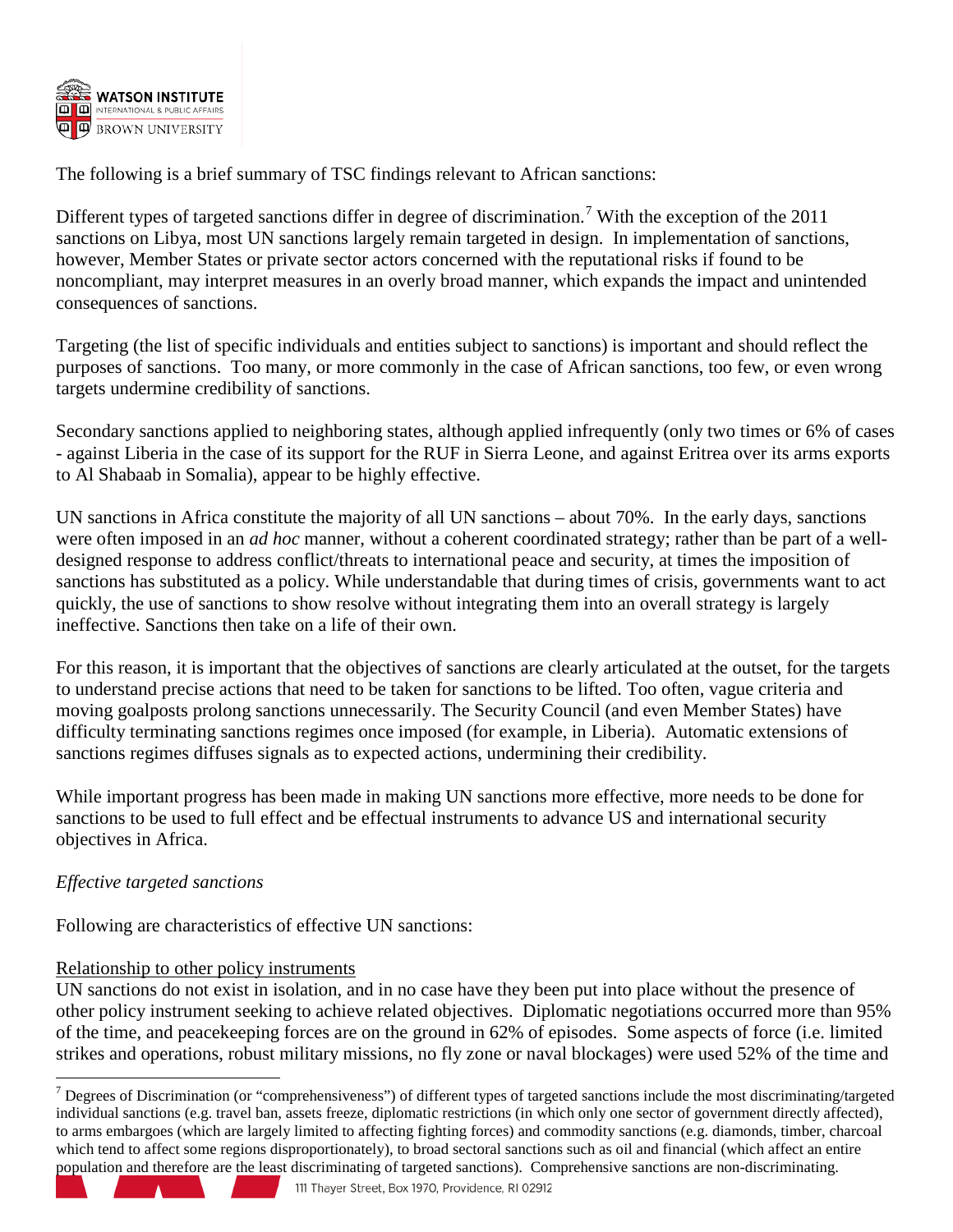

legal tribunals were present in 46% of the cases. Sanctions need to be part of a broader coordinated strategy. (Effective sanctions are associated with multiple (at least 3, closer to 4) policy instruments).

#### Objectives and types of sanctions

In terms of effectiveness, UN targeted sanctions are effective more than 20% of the time and are *nearly three times more effective in constraining or signaling than coercing a change in target behavior.*

Arms embargos, the most frequently imposed sanction, especially in African conflicts (in 89% of episodes) are the least effective especially when applied in isolation. Arms embargoes are frequently the first type of sanction imposed.

Most targeted sanctions are employed in combination with other sanctions measures. Travel bans are the next most utilized measure (69% of cases), followed by asset freezes (66%); travel bans are frequently employed in combination with asset freezes (73% of cases). Commodity sanctions are employed in 40% of cases, and nearly always in armed conflict in Africa (77%). Transportation sanctions, most recently shipping provisions, occur in 23% cases. Diplomatic restrictions are rarely used now (10%), bans on proliferation-sensitive goods (11%) and financial restrictions (6%).

Commodity sanctions, such as on diamonds (Liberia, Sierra Leone, Angola, Cote d'Ivoire), oil (Libya, Angola, Sierra Leone), charcoal (Somalia), timber (Liberia), when appropriate, appear highly effective, especially for purposes of constraint (69%) and signaling (76%).

#### Importance of regional sanctions

The past several decades have witnessed an increase in sanctions applied by regional organizations. In 74% percent of the episodes analyzed by the TSC, other regional sanctions of the European Union, the African Union<sup>[8](#page-5-0)</sup>, or the Economic Community of West African States preceded initial imposition of UN sanctions. Often resulting from a request by a regional body that has already imposed individual sanctions (travel ban or assets freeze) on targets, UN sanctions often complement pre-existing sanctions, and effectiveness appears enhanced by regional measures. States subject to sanctions are increasingly targeted by a combination of UN and regional measures, and effective coordination among these measures are important.

#### Complexity/Unintended Consequences

Targeted sanctions are more complicated to design and implement than comprehensive economic measures; greater technical expertise is required to administer asset freezes, enforce travel sanctions, implement arms embargoes, and calibrate sanctions. In the 2011 sanctions on Libya (with reported assets in excess of \$160 billion frozen pursuant to UNSCRs) an unprecedented array of resources and activities were subject to financial sanctions; Libyan students in the United States and Canada had their bank accounts frozen, and telecommunications providers in neighboring countries teetered on the verge of bankruptcy. The volume of assets frozen posed significant complications for the sanctions committee and national governments in requests for exemptions and information. Less targeted financial measures against a central bank or economic sector such as petroleum, affect a greater portion of the population as a whole and can have the effect of making sanctions more comprehensive.

In addition, sanctions can have unintended consequences. TSC research highlighted some of these effects,

<span id="page-5-0"></span> $8$  The African Union is primarily concerned with non-constitutional changes of government and routinely applies sanctions to its own members. ECOWAS has sanctioned about half of its members.

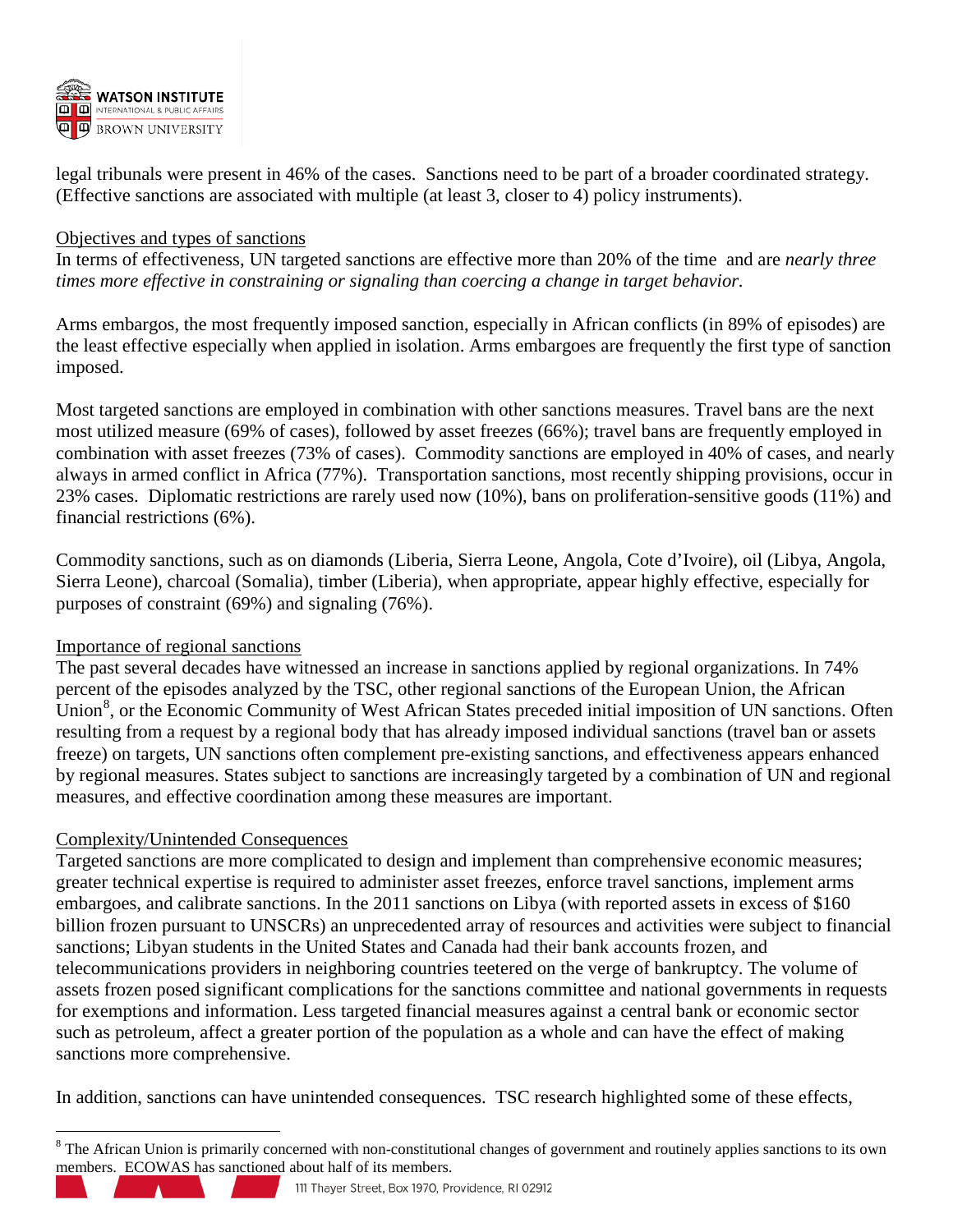

including increases in corruption and criminality, strengthening of authoritarian rule, and decline in legitimacy of Security Council. Additional consequences of international policies/sanctions related to countering the financing of terrorism/anti-money laundering appears to be "derisking" or the inability of remitters or money service businesses and charities to access financial services. These problems have been particularly acute in African countries such as Somalia, Sudan, and Angola where humanitarian assistance needs are greatest. Access by nonprofit groups to banks and international funds transfers necessary to get aid into regions of conflict is the subject of new research funded by the Gates Foundation.

Security Council sanctions have played an important role in numerous African countries, helping to end violence, promote peace agreements and transition to post-conflict societies, gain governmental control of natural resources, and support transitions to democratically-elected governments. Appendix 1 provides examples of effective African sanctions for the purposes of coercion, constraint, and signaling. While institutional learning by the Security Council and States over the past two decades in implementing UN sanctions reflect undeniable progress, challenges persist, however, that continue to hamper more effective utilization of the sanctions instrument to limit conflict and build peace.

#### *Challenges to Effective Sanctions*

As the international community increasingly relies on United Nations sanctions, problems regarding implementation have become more pronounced. Political will, weak implementation, inadequate monitoring and enforcement, and misperceptions and a lack of understanding constitute the primary obstacles to more effective UN sanctions.

#### Insufficient Political Will

The UN is inherently a political entity, and sanctions are essentially political instruments that can be neither separated from the politics of the Security Council, nor considered in isolation. Conflicting perspectives among the P5 members regarding the objectives and utility of sanctions often result in a lack of unity of purpose and political will. China and Russia resent the P3's tendency to use sanctions as punitive rather than as bargaining instruments, and are predisposed against them. With a strong aversion to coercive diplomacy and anything that suggests interference in internal affairs, the two countries view sanctions as ineffective, isolating targets, limiting diplomatic leverage, and increasing risks of instability. Competing political and economic interests especially in Africa often lead to compromises masking differing objectives, resulting in diluted or unclear language in Council resolutions which result in inconsistent interpretations and confusion down the road as member states struggle with national implementation.

#### Weak Implementation and Capacity

Once sanctions are adopted by the Security Council, practical problems regarding implementation abound. Many countries lack basic legal authority and executive bodies to translate UN sanctions into domestic law and regulations, fundamental to give full force to sanctions. The ability to freeze assets without prior judicial action, exercise appropriate border and visa controls, and enforce restrictions on exports of arms and dual-use goods and technology is often limited or nonexistent. In many cases, failure to implement sanctions boils down to simple lack of capacity at the domestic level. There are no systematic UN attention, resources, and training to support national sanctions capacity, aside from the focus of the CTC and 1540 Committee on counterterrorism and nonproliferation mandates.

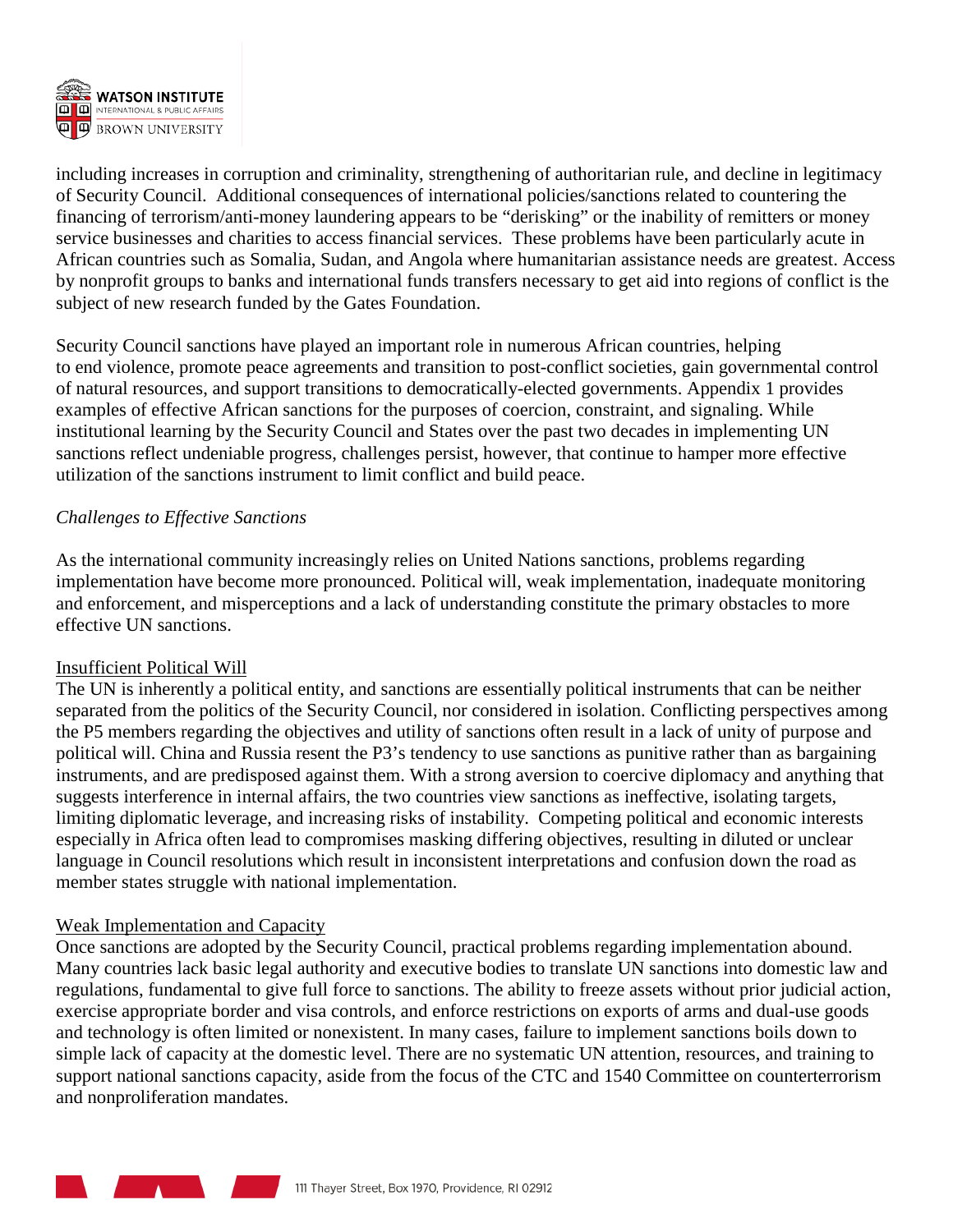

#### Inadequate Monitoring and Enforcement

After expending significant political capital to reach agreement to impose sanctions, Member States often falter in monitoring implementation. Policymakers tend to view sanctions compliance as "technical" and accord it low priority. Outside the work of panels of experts, there is little tracking of sanctions implementation or other means to monitor national compliance efforts. Committees rely on reports by member states, but there is reporting fatigue, and reporting remains spotty for African sanctions regimes. There is no enforcement mechanism or body to address sanctions violations; monitoring of sanctions evasions largely depends on the capabilities of independent panels of experts to assess sanctions compliance. When no consequences result, targets come to regard the threat of coercion as empty, further eroding the credibility of sanctions.

Moreover, the predominant focus of P5 members on counterterrorism and nonproliferation issues results in disproportionate attention and resources flowing to related sanctions. Those regimes addressing armed conflict, especially in Africa, represent the majority of current sanctions, yet receive little sustained attention and far fewer resources. With distinct challenges posed by African regimes—including inconsistent cooperation with peacekeeping operations and the failure to devote adequate attention to human rights, conflict prevention, and peace enforcement sanctions, these factors translate into weaker enforcement than for counterterrorism and nonproliferation sanctions.

#### Misperceptions and Lack of Understanding

Notwithstanding the move to targeted measures and significant procedural innovations, public perception remains largely skeptical of sanctions. Many UN conflict resolution actors view sanctions as politically toxic complications for their mandates, and shy away from association, contributing to a lack of coherence and effective implementation of UN peace and security policies.

More broadly, public understanding of the purpose and effects of sanctions is extremely limited. Fears of the consequences of comprehensive economic sanctions persist, despite the fact that the last time the Security Council imposed comprehensive measures was in 1994. Policy debates remain fixated on whether they "work" in forcing a change of behavior, failing to recognize the important constraining and signaling functions of UN sanctions. Perceptions that "sanctions don't work" especially related to Africa, contribute to a profound cynicism regarding the utility and efficacy of sanctions.

Another challenge relates to nonstate actors as targets. The UN as an intergovernmental body was established to manage interstate conflict, but with increasing frequency, the Council is targeting sanctions on nonstate actors. Sanctions against the Angolan rebel group UNITA in 1993 led the way and were followed by targeted measures against the RUF in Sierra Leone in 1997, al-Qaeda and the Taliban in 1999, and ISIL subsequently. Designations of rebel groups and their leaders have increased significantly in recent years, including al-Shabaab in Somalia, the M23 and the Lord's Resistance Army (LRA) in the DRC, the Democratic Forces for the Liberation of Rwanda (FDLR), the Sudan Liberation Army (SLA), and the Islamic State in Iraq and the Levant (ISIL). As a result, the Security Council has had to adjust its practice of dealing exclusively with states.

Notwithstanding progress, innovations, and institutional learning over the past two decades by the Security Council, Secretariat, and member states, further improvement of UN sanctions remains an important and necessary objective for the promise of effective sanctions to be realized.

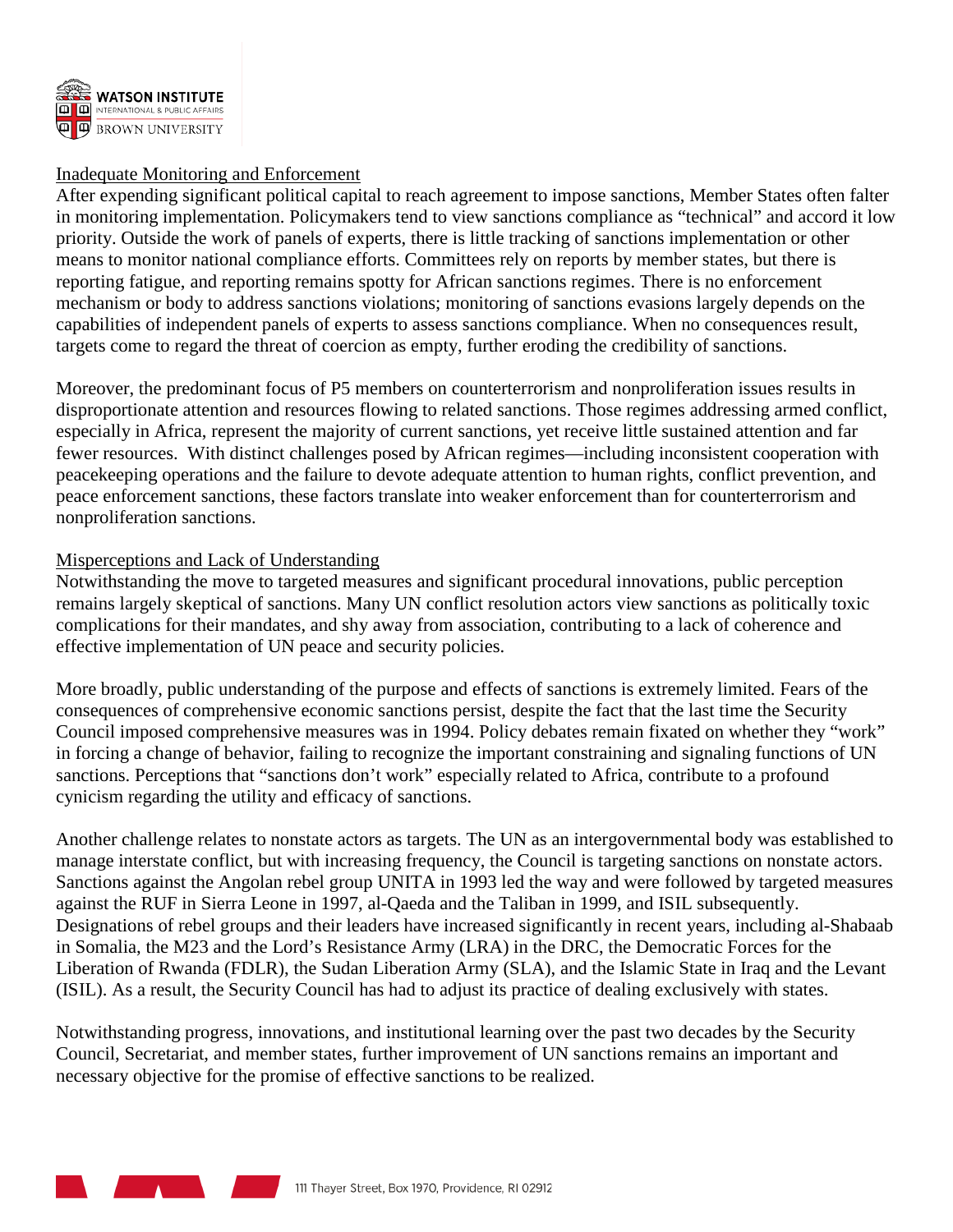

#### *Recommendations to Strengthen UN Sanctions in Africa*

P5 interests will continue to diverge, especially those related to national economic interests which loom large in Africa. Nevertheless, more can and should be done to prioritize and strengthen the implementation of UN sanctions.<sup>[9](#page-8-0)</sup> Recommendations for UN sanctions to be more effective instruments of international conflict resolution include:

#### Improve Implementation and Capacity

Notwithstanding practical limitations on the adoption of new sanctions, as witnessed in the case of Syria, the Council and Member States should vigorously implement and enforce all existing UN sanctions, focusing especially on African sanctions and not just those related to nonproliferation and counterterrorism. Greater US leadership and focus on conflict-related sanctions is important for sustained credibility of the sanctions instrument, and greater capacity among Member States and the Secretariat to provide essential support to implement sanctions is needed.

Because many states simply do not have the capacity to monitor transactions within their borders, new initiatives for development of model legislation, training of national officials on sanctions lists, border controls, financial restrictions and export controls, and new procedures to inspect and interdict proscribed goods are required to help States meet their obligations to implement and enforce UN sanctions. While there has been greater recognition of the need for such assistance, capacity-building initiatives comparable to those for counterterrorism and nonproliferation are still lacking. The UN High Level Review of UN Sanctions recommended that new measures and resources be undertaken for sanctions assistance generally, including cooperation with regional organizations, which could play an important role in strengthening and coordinating efforts to implement asset freezes, travel bans, and arms embargos. In particular, the African Union has expressed interest in such assistance previously and represents an ideal opportunity to develop new approaches to capacity-building training and services.

#### Enhance Sanctions Monitoring and Enforcement

More vigorous monitoring and enforcement of UN sanctions, as well as specific consequences for noncompliance, would strengthen their credibility. Measures should include better utilization of expert panels and systematic implementation of their recommendations, addressing noncompliance, reviving enforcement assistance, and strengthening cooperation with the private sector. When the Security Council determines that a country is deliberately violating Council sanctions, consequences should result, with the Council developing a menu of secondary sanctions against UN members found to violate sanctions. Member States should revive enforcement assistance, particularly initiatives similar to the sanctions assistance missions (SAMs) deployed in the early 1990s to monitor implementation of sanctions against the former republic of Yugoslavia. Rigorous and routine monitoring and enforcement of sanctions should be expanded beyond border controls to enforcement of travel bans, financial sanctions, and arms embargoes.

#### Strengthen Cooperation with Regional Groups and Civil Society

To maximize effectiveness of sanctions overall, greater coordination of regional measures with UN and national sanctions should be enhanced. Civil society, including both the private sector and NGOs, are critical partners in implementing UN sanctions, including enlisting them to advise on, participate in the monitoring of, and even help to enforce sanctions, which could enhance effectiveness. To this end, the Global Compact initiative and the

<span id="page-8-0"></span> $9$  The 2015 Compendium of the High Level Review of UN Sanctions contains a detailed discussion of these issues and related recommendations.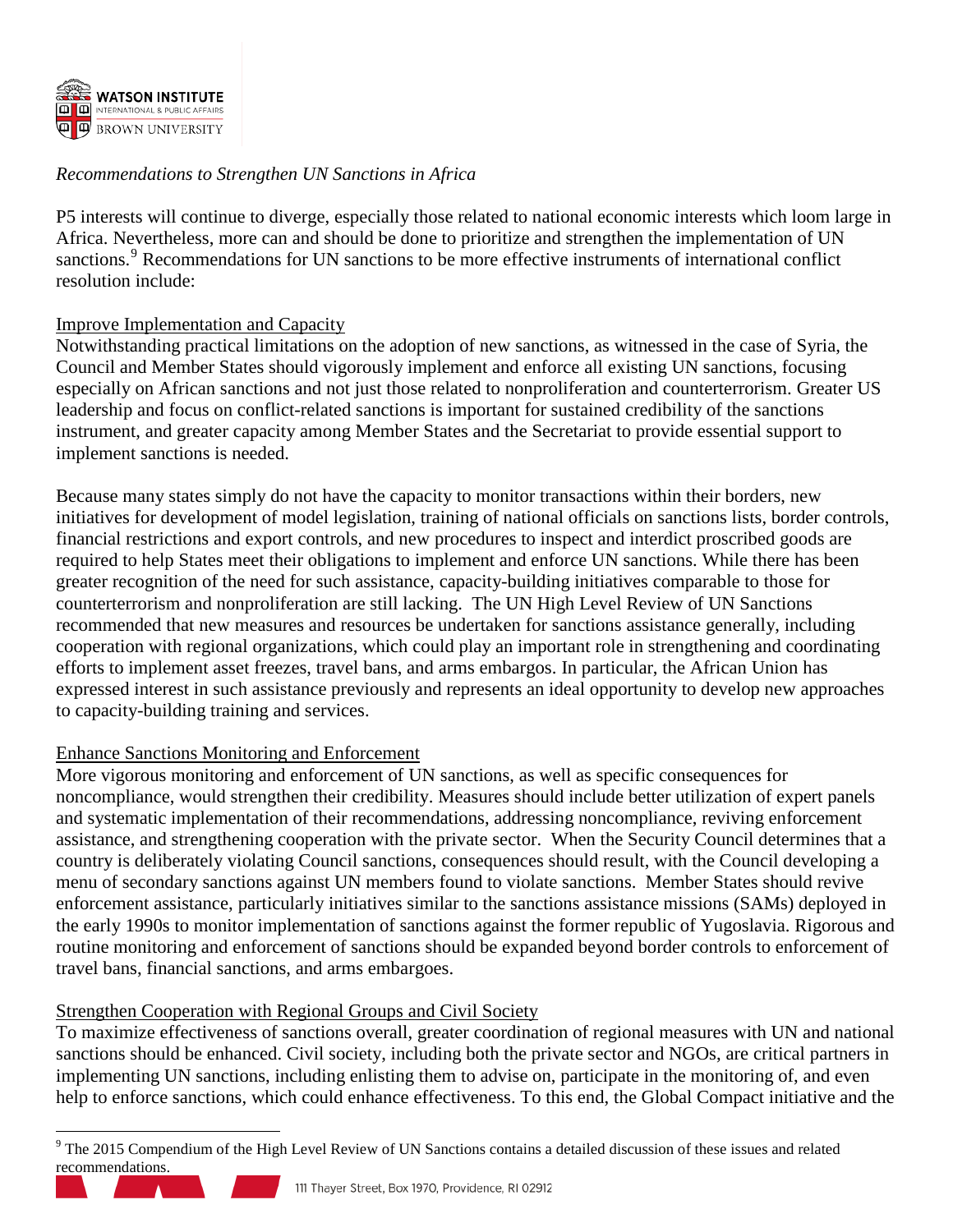

Organization for Economic Cooperation and Development's (OECD) Guidelines for Multinational Corporations are useful foundations on which to build. As part of a follow-up to the "Guiding Principles on Business and Human Rights: Implementing the United Nations 'Protect, Respect, and Remedy' Framework"—an initiative led by UN special representative on human rights and business John Ruggie and endorsed unanimously by the General Assembly—focused discussions with relevant groups (especially financial institutions, resource-related corporations, and NGOs) on UN sanctions are necessary. Existing capacities aimed at terrorists and proliferators should be applied to enforcement of arms embargo violators and enablers of atrocities.

#### Develop Better Analysis and Understanding of Sanctions

Finally, the UN and Member States should promote better understanding and analysis of conditions under which more effectual sanctions are likely to result. Effective implementation of sanctions is made more difficult by the lack of accurate information and misunderstanding about the impacts and effectiveness of targeted sanctions. Informing broader public debate with empirically based information and engaging relevant stakeholders will help address pervasive misperceptions about sanctions and provide a basis for more informed engagement and education of various publics at multiple levels.

Part and parcel of such an initiative is a sound analytical understanding of the optimal conditions under which sanctions are most effective. While UN sanctions have multiple and simultaneous purposes (coercion, constraint, and signaling), the public and even the Council continue to disproportionately focus on the coercive purpose of sanctions. In contrast, UN targeted sanctions are more nearly three times more effective in constraining and signaling targets than in coercing a change of behavior; more resources should be invested in sanctions intended to constrain/signal, given their relative effectiveness. Clear understanding of the purposes for which sanctions are more likely to work, and more realistic expectations as to what sanctions can reasonably be expected to achieve, will likely increase the overall effectiveness of the UN sanctions instrument.

#### *Conclusion*

UN targeted sanctions have made important contributions to achieving US policy objectives but to a limited degree and with some significant unintended consequences.

Notwithstanding the mixed record of effectiveness of UN sanctions, the fact remains that sanctions are one of the few tools of the international community to promote international peace and security, short of the use of force. Sanctions will continue as an essential component of the Security Council's response to international threats. Concerted attention, leadership, and action by like-minded states to strengthen the implementation and enforcement of sanction, as well to enhance the capacity of Member States to carry out their obligations, are necessary to make sanctions an even more potent and indispensable tool of collective security in Africa.

Thank you Mr. Chairman for the opportunity to discuss the effectiveness of U.S. and international sanctions as policy tools in Africa. I look forward to questions and being of assistance to the Subcommittee as you continue to address these critical foreign policy challenges.

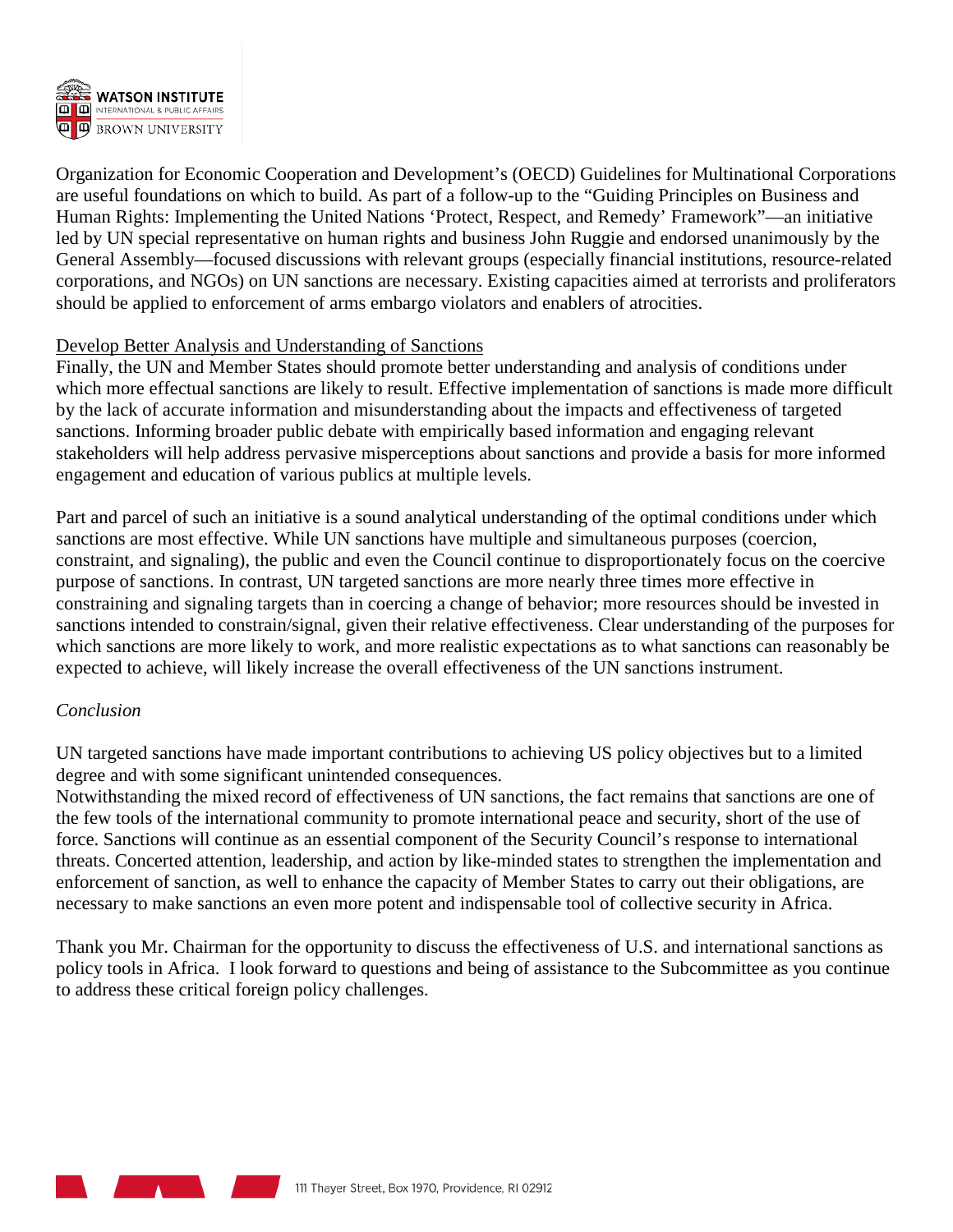

# **APPENDIX 1: Examples of Effective African Sanctions[10](#page-10-0)**

### **Effective Coercion: Libya Episode 3 (5 April 1999 – 12 September 2003)**

#### **Summary**

Sanctions were suspended on 5 April 1999 once the two Lockerbie suspects were handed over to the special Scottish Court in the Netherlands (as specified in UNSCR 1192) and terminated on 12 September 2003 (UNSCR 1506) once compensation was provided and Libya renounced terrorism.

#### **Purposes**

Coerce the Government of Libya to provide compensation and renounce terrorism; and signal Libya and international community about norm against state-sponsored terrorism.

#### **Sanction type**

All sanctions (aviation ban, arms imports embargo, diplomatic sanctions, government asset freeze, and oil services equipment ban) were suspended in April 1999 (seven months after the conditions for suspension were set in UNSCR 1192) but not terminated until September 2003.

### **Effectiveness**

### **Coercion (Effective)**

**Policy outcome**: 4/5, Suspects were turned over, trials conducted, compensation provided, and terrorism renounced, but not on the precise terms of the original UNSCRs. **UN sanctions contribution:** 4/5, Suspension of sanctions was significant to reinforce legal procedures underway in domestic and international courts regarding compensation.

**Constrain Policy outcome**: N/A. **UN sanctions contribution:** N/A.

## **Signaling**

**Policy outcome**: 3/5, Norms against state-sponsored terrorism were consistently articulated in relevant UNSCRs (1192 and 1506), but Qadhafi was able to mobilize support from the AU. Arab League, Non-Aligned Movement and Organization of the Islamic Conference to limit the extent of his stigmatization.

<span id="page-10-0"></span><sup>10</sup> From Targeted Sanctions Consortium database.

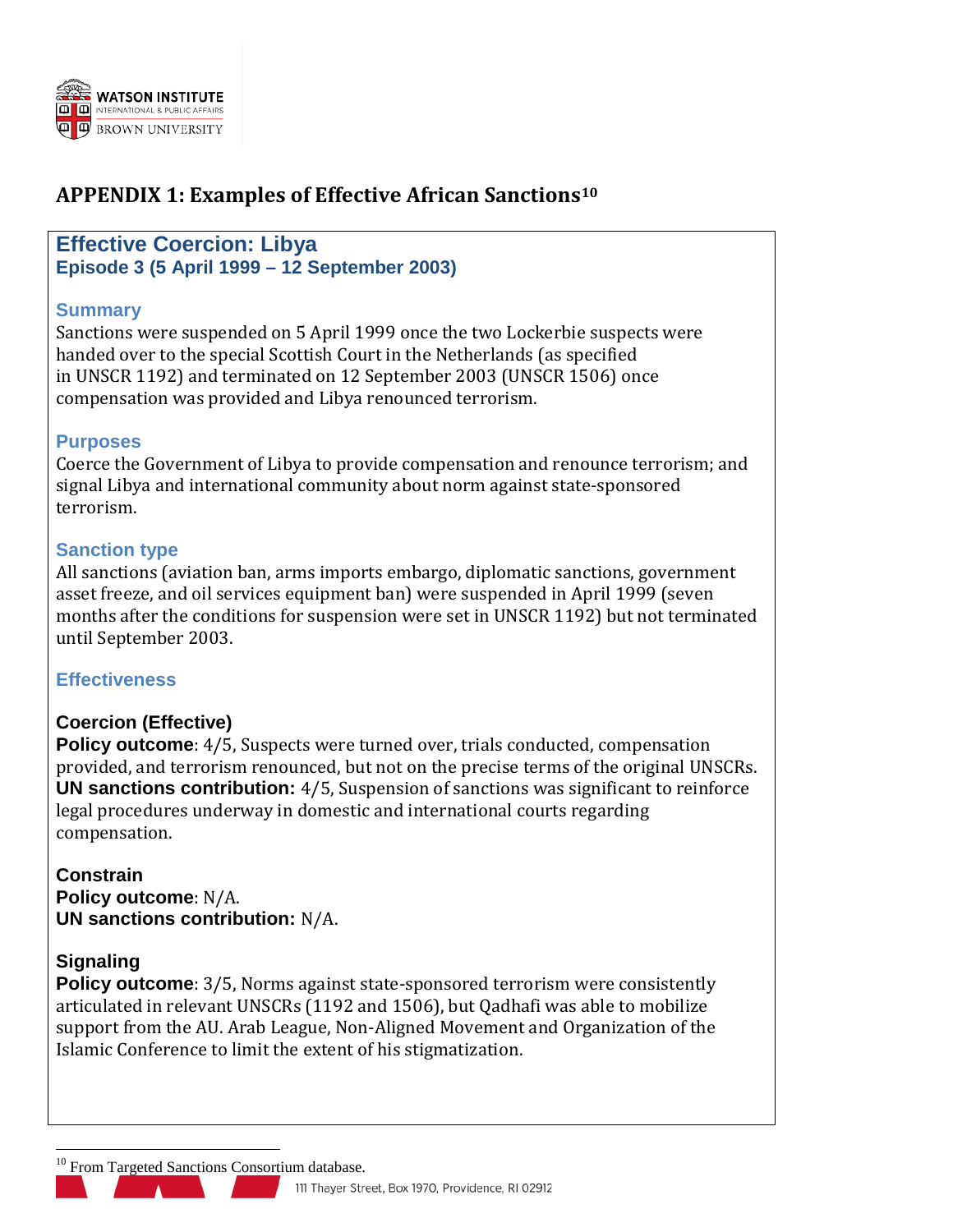

**UN sanctions contribution:** 4/5, Sanctions suspension created an incentive to accept norms against state-sponsored terrorism in order for Libya to be re-legitimized and reintegrated into the international community.

#### **Unintended consequences** Strengthening of authoritarian rule

### **Effective Constraint: Liberia Episode 4 (22 December 2003 – 16 June 2006)**

### **Summary**

Following the departure of Charles Taylor (regime change) and progress in the peace process in Sierra Leone, a peace enforcement sanctions regime was established in Liberia to ensure compliance with the comprehensive peace agreement signed in Accra on 18 August 2003 and to support the transitional government of national unity. The Liberian ceasefire was maintained, DDR implemented, and elections were held during this episode. UNSCR 1521 lifted the previous sanctions and immediately re-imposed them in support of a new objective: peace enforcement. The Council also articulated specific criteria for lifting.

UNSCR 1532 imposed financial sanctions on Charles Taylor, his family, and other close associates for misappropriating Liberian funds and property and using them to destabilize

the transitional government during the early phase of this episode. Taylor appeared before the Sierra Leone Special Court in April 2006 and was extradited to the Hague in June 2006. Elections were held in 2005 with Ellen Johnson Sirleaf taking office January 2006.

## **Purpose**

Constrain and signal parties that might threaten the comprehensive peace agreement and the transitional government of national unity.

## **Sanction type**

Ongoing arms imports embargo (now exempting internationally trained armed forces and police), ban on exports of rough diamonds, travel ban on individuals undermining peace and stability or supporting armed rebel groups in Liberia and the subregion (including senior members of former President Charles Taylor's Government, their spouses, and members of Liberia's former armed forces retaining links to Charles Taylor), and ban on export of timber (until certification schemes are in place). Newly imposed asset freeze on Charles Taylor, his family members, and close associates (from March 2004).

### **Effectiveness**

**Coercion (N/A) Policy outcome**: N/A.

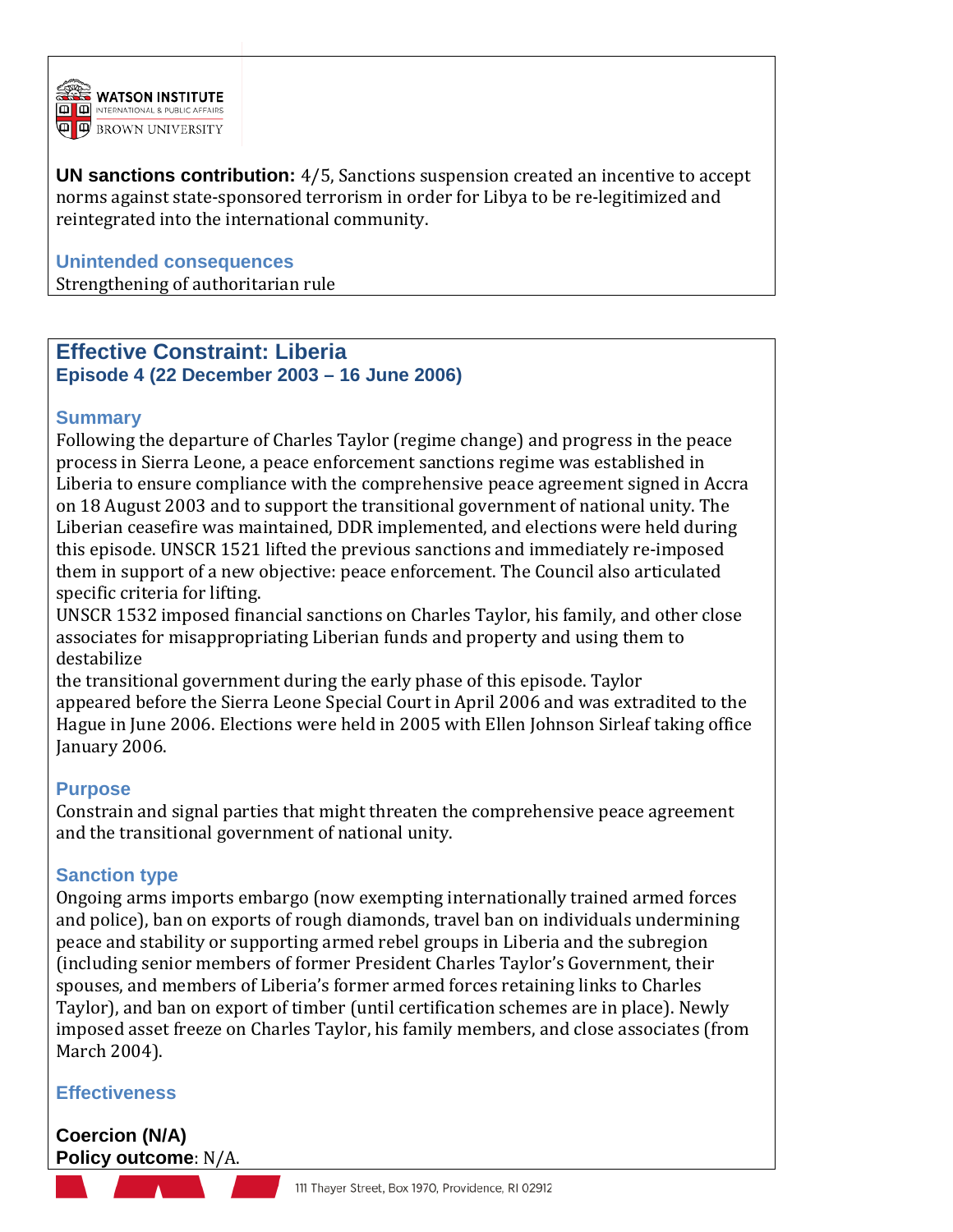

**UN sanctions contribution:** N/A.

### **Constraint (Effective)**

**Policy outcome**: 4/5, Panel of Experts concludes that sanctions helped to stabilize the situation in Liberia; elections were held, DDR took place, though Taylor tried to destabilize the process at the outset.

**UN sanctions contribution:** 3/5, Sanctions against the remnants of Taylor's regime reinforced the peacebuilding efforts of the government of Liberia, but international tribunals (the Sierra Leone Special Court and ICC) played a major role in constraining Charles Taylor.

### **Signaling (Effective)**

**Policy outcome**: 5/5, Potential spoilers were deterred from destabilizing the regime. **UN sanctions contribution:** 3/5, Sanctions reinforced the peacebuilding efforts of the government of Liberia and international tribunals played a major role in constraining the remnants of Charles Taylor's regime.

#### **Unintended consequences**

Increase in international enforcement capacity in different issue domains, humanitarian consequences, widespread harmful economic consequences.

### **Effective Signaling: Angola Episode 4 (12 January 1999 – 9 December 2002)**

### **Summary**

The shooting down of the second of two UN aircraft over UNITA controlled territory prompted strong reaction from UNSC (UNSCR 1221). Given the return to full-scale war, UN peacekeepers were removed in February 1999.

Canadian Ambassador Robert Fowler assumed chair of Angola Sanctions Committee in January, which sets up two expert panels in May (one on financing of UNITA and another on arms, later merged). This results in a major strengthening of the sanctions regime in terms of implementation at the UN level. The PoE "Fowler Report" is released and created a storm of protest by naming and shaming of African heads of state for their role in undermining UN sanctions. UNSC sets up a mechanism for monitoring sanctions violations (threat of secondary sanctions) in April 2000, but no secondary measures imposed.

Sanctions were continued in December 2000, and there was evidence that sanctions monitoring had disrupted UNITA's supply lines. A December 2001 offensive against UNITA ended with Savimbi (and his Vice President's) death in February 2002.

Phase out – A truce quickly followed in March, negotiations in April, and UNITA

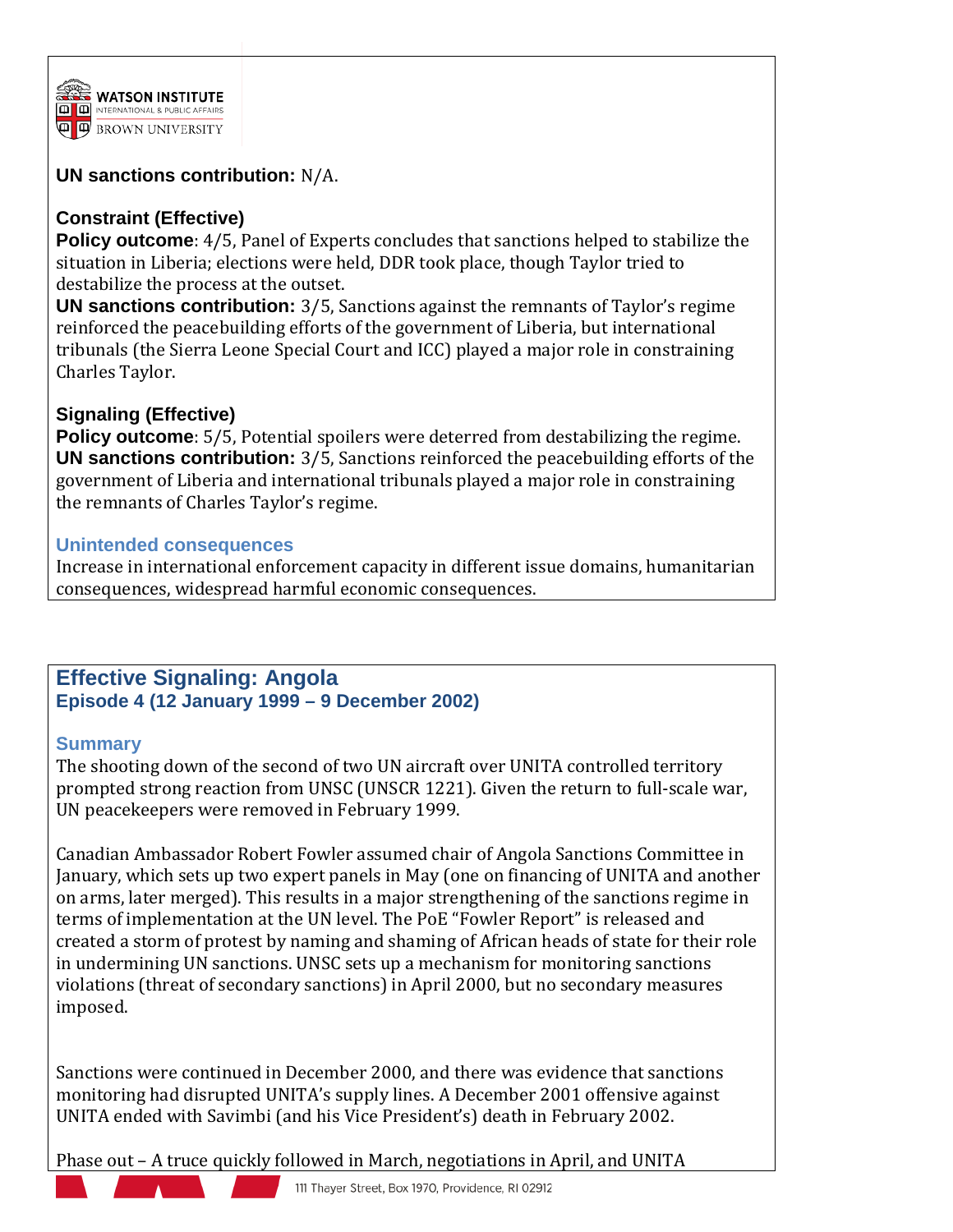

dismantled its armed wing in August. UN lifted sanctions in December 2002.

UNSCRs during the episode included UNSCR 1221 (January 1999) which expressed outrage and specifically named Savimbi and UNSCR 1237 (May 1999), which created a panels of experts. In March 2000 the "Fowler Report" S/2000/203 was released. Following this, UNSCR 1295 (April 2000), established a monitoring mechanism and UNSCR 1448 (December 2002) terminated sanctions immediately before Angola joined the UNSC.

### **Purposes**

Coerce UNITA to cease hostilities and implement the peace agreement; constrain UNITA from being able to act autonomously; stigmatize UNITA and its supporters in other African countries (including heads of state).

### **Sanction type**

Ongoing arms imports embargo, petroleum and petroleum products imports ban, and aviation ban on UNITA (except through points of entry named by the Government of Angola), asset freeze on UNITA, senior UNITA officials, and their adult family members, diamond exports ban, prohibition on supply of mining and ground or waterborne transportation services and equipment into UNITA controlled areas. Travel ban on senior UNITA officials and their adult family members and visa cancelation measures were suspended in May 2002 and lifted later that year, in November. Diplomatic sanctions on UNITA in the form of limitations of diplomatic representation persisted until the end of the sanctions regime.

### **Effectiveness**

## **Coercion (Ineffective)**

**Policy outcome**: 1/5, Sanctions contributed to shifting the balance of forces, but Savimbi showed no sign of concessions before his death.

13

**UN sanctions contribution**: 2/5, Ultimately, the use of force was decisive.

## **Constraint (Effective)**

**Policy outcome**: 5/5, Diplomatic sanctions terminated much of UNITA's official presence abroad; diamond sanctions weakened the prospects of UNITA's raising of funds; squeezing the financial sources led to no salt, no beer, and demoralization of Savimbi's forces.

**UN sanctions contribution:** 4/5, Acknowledgment by the target of the impact of sanctions.

## **Signaling (Effective)**

**Policy outcome**: 5/5, Savimbi became the principal target and was thoroughly isolated by UNSCR 1221.

**UN sanctions contribution:** 4/5, Diplomatic pressure was also significant.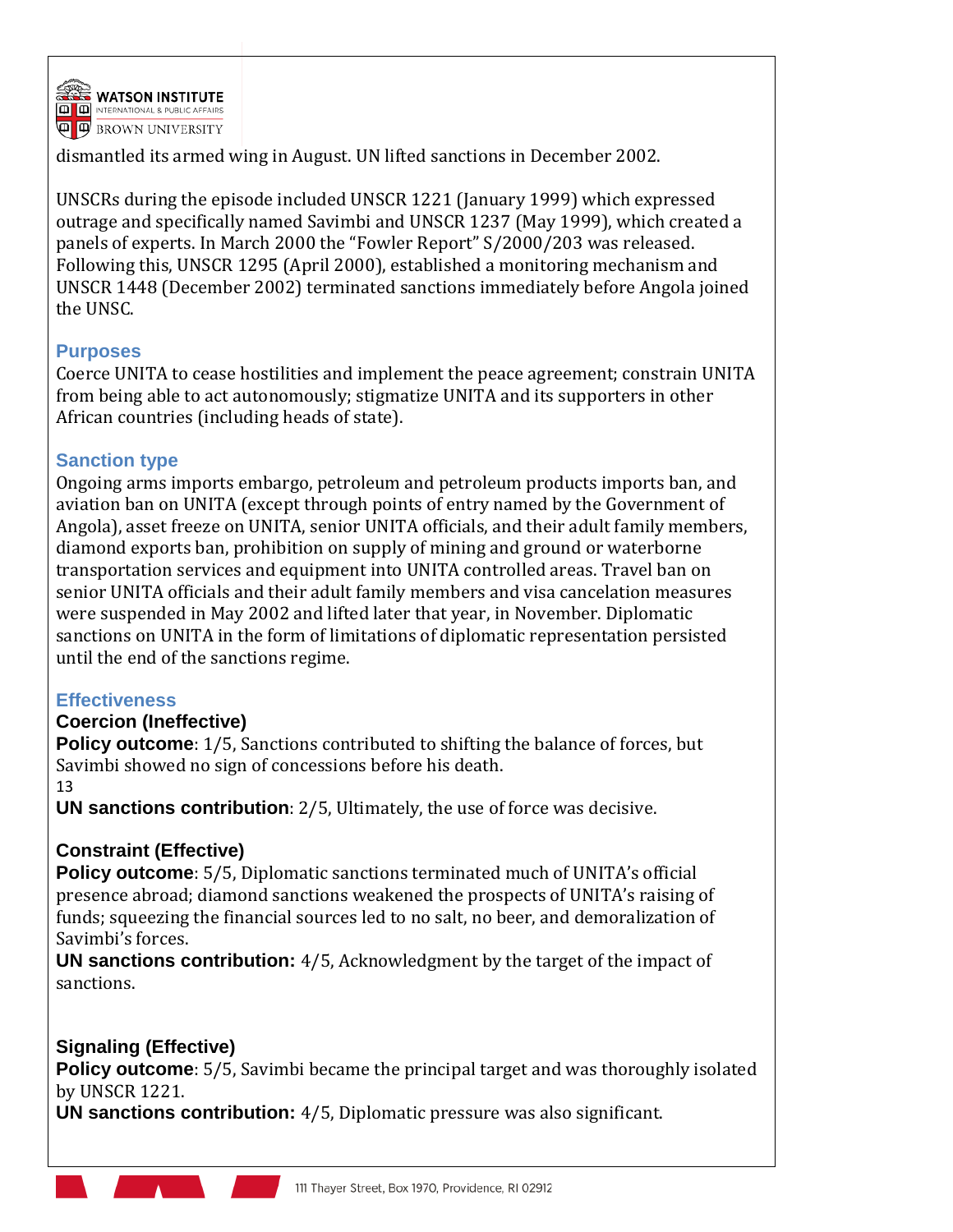

 $\overline{a}$ 

### **Unintended consequences**

Increase in corruption and criminality, strengthening of authoritarian rule, decline in the credibility and/or legitimacy of UN Security Council, increase in international enforcement capacity in different issue domains.

# **APPENDIX 2: UN Targeted Sanctions Regimes**



Note: UN nuclear-related sanctions on Iran were lifted in January 2106 pursuant to UNSCR 2231 endorsing the JCPOA.

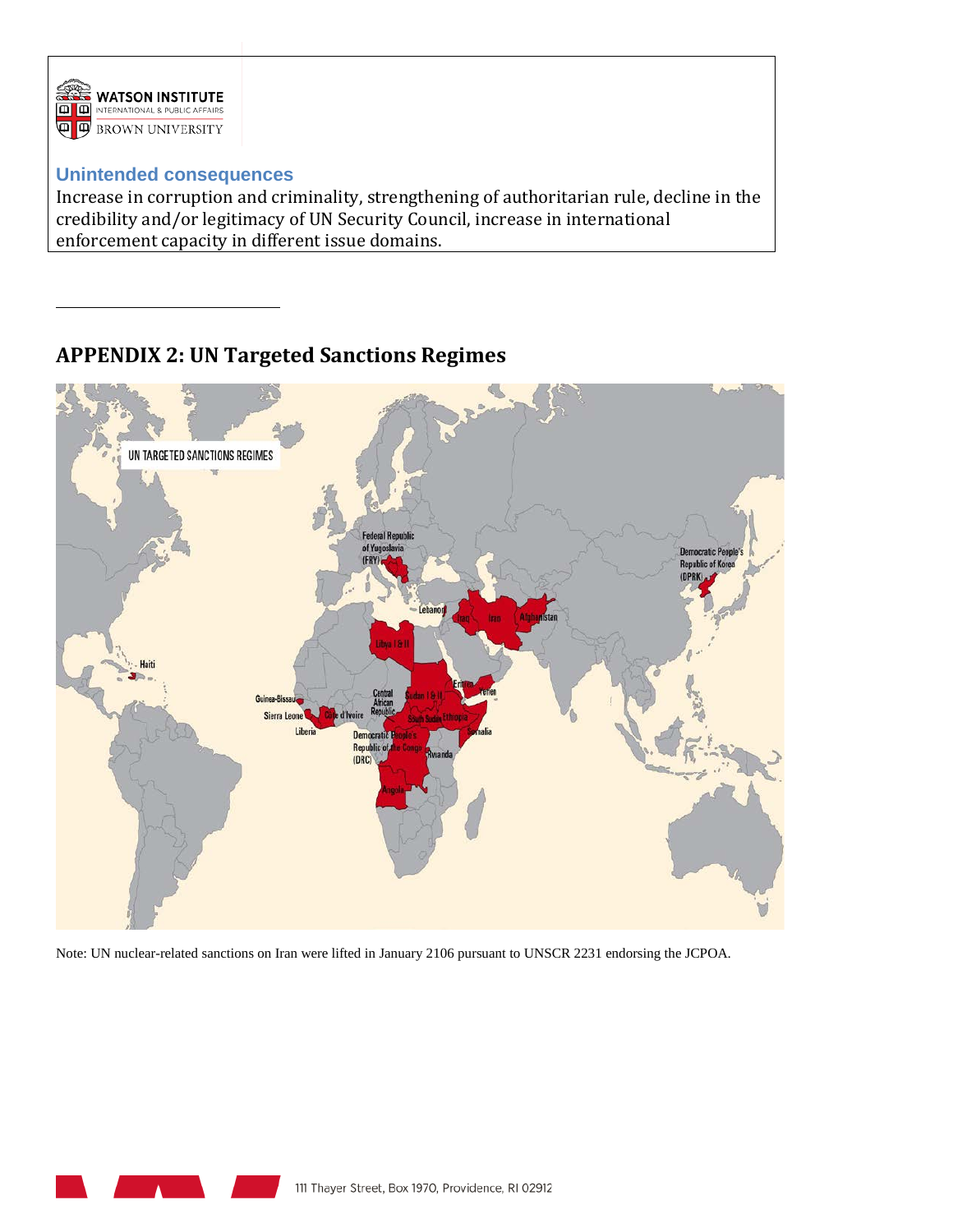

# **APPENDIX 3: Primary objective of UN African sanctions**

<span id="page-15-2"></span><span id="page-15-1"></span><span id="page-15-0"></span>

| <b>Primary Objective</b>                                                                                      | <b>TSC Episodes</b> |                                                                                                                                                                                                               |  |  |  |
|---------------------------------------------------------------------------------------------------------------|---------------------|---------------------------------------------------------------------------------------------------------------------------------------------------------------------------------------------------------------|--|--|--|
| Counterterrorism                                                                                              | 5                   | Libya in the 1990s $(1-3)$ , Sudan in the 1990s<br>$(1-2)$                                                                                                                                                    |  |  |  |
| Good governance                                                                                               | 1                   | Liberia (5)                                                                                                                                                                                                   |  |  |  |
| Democracy support                                                                                             | 3                   | Sierra Leone (1), Côte d'Ivoire (4), Guinea-<br>Bissau $(1)$                                                                                                                                                  |  |  |  |
| Armed conflict (cease hostilities, negotiation of<br>settlement, peace enforcement. support<br>peacebuilding) | 32                  | Somalia (1–5), Liberia (1–5), Angola (1–4),<br>Rwanda (1-2), Sierra Leone (2-5), Ethiopia-<br>Eritrea (1), DRC (1-4), Sudan over Darfur<br>(1-2), Côte d'Ivoire (1,2,3,5), Libya in 2011<br>$(3)$ , CAR $(1)$ |  |  |  |
| Protection of civilians under R2P                                                                             | 2                   | Libya in $2011(1-2)$                                                                                                                                                                                          |  |  |  |
| Total                                                                                                         | 43                  | UN African episodes out of a total of 63 UN<br>Episodes (original TSC database)                                                                                                                               |  |  |  |

<span id="page-15-3"></span>Andrea Charron and Clara Portela, "The relationship between UN and regional sanctions regimes," in *Targeted Sanctions: The Impacts and Effectiveness of United Nations Action*, pg.104*.*

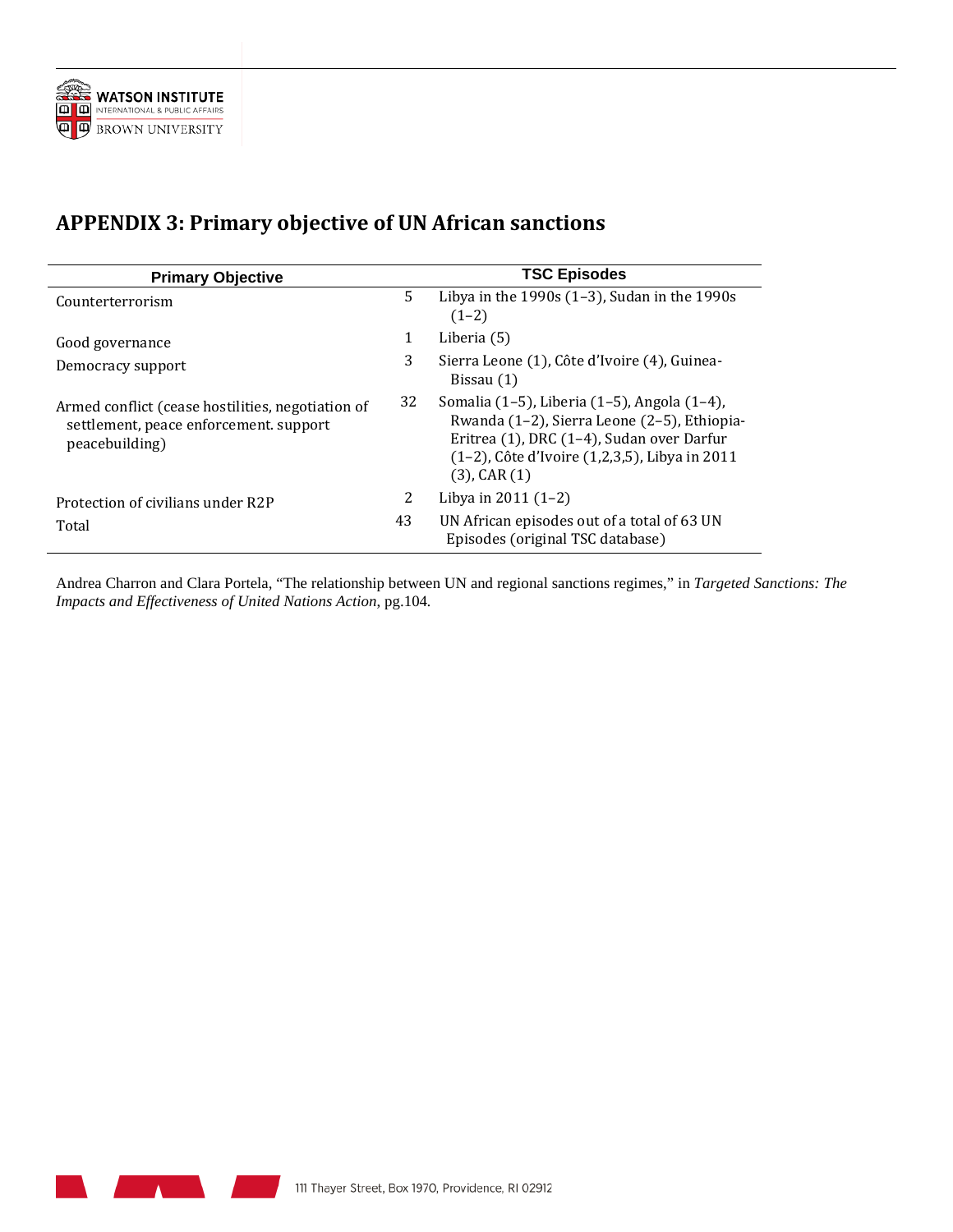

<span id="page-16-0"></span>**START START**